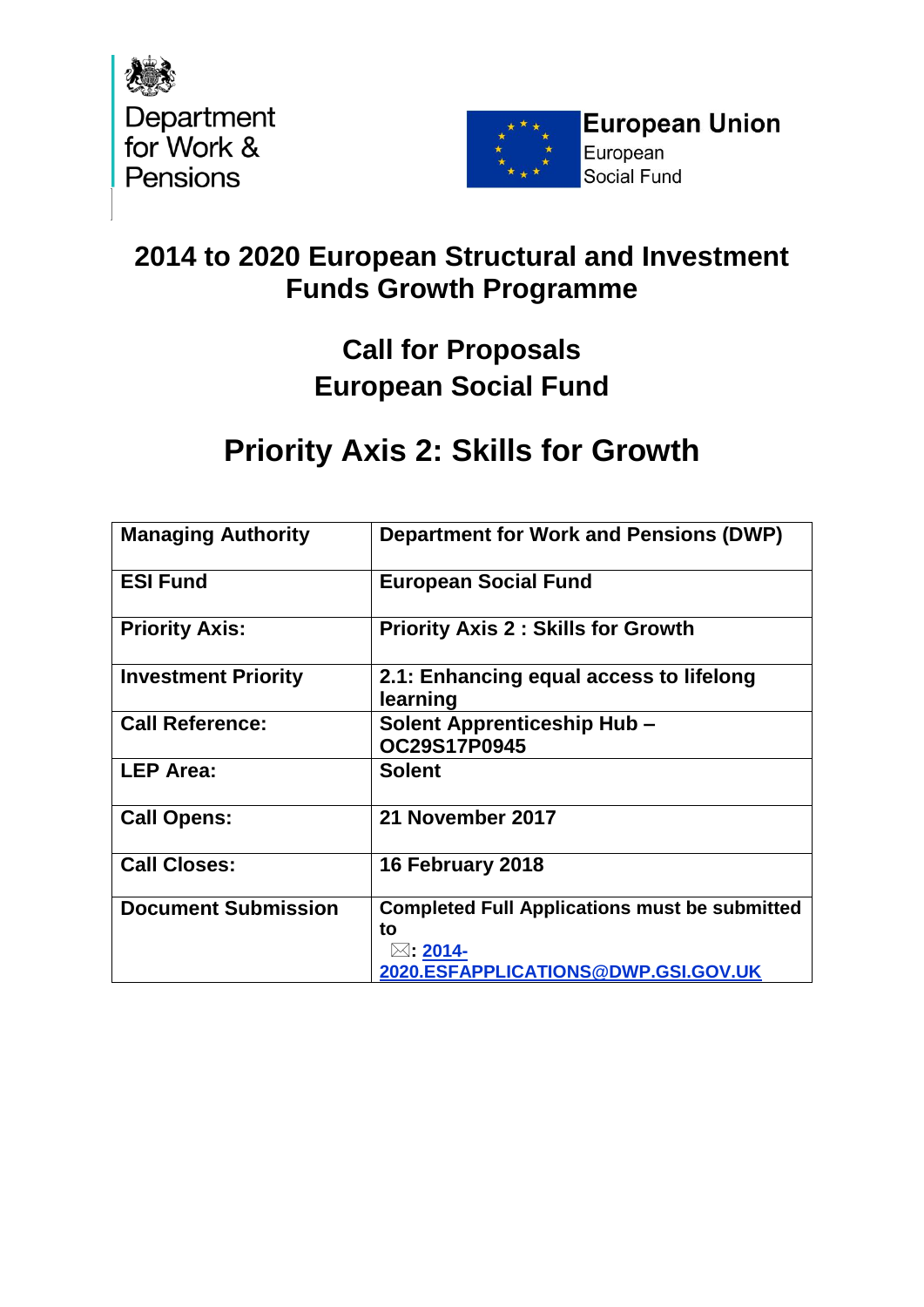# **Contents**

- 1. Call Context
	- **1.1 National Context**
	- **1.2 Local Development Need**
	- **1.3 Scope of Activity**
- 2. Call Requirements
- 3. Required Deliverables
- 4. General Information
	- **4.1 Compliance and Eligibility**
	- **4.2 Intervention Rate & Match Funding**
	- **4.3 Applicants**
	- **4.4 Cross Cutting Themes**
	- **4.5 State Aid**
	- **4.6 Funding Agreement**
	- **4.7 Procurement**
	- **4.8 Retrospection**
- 5. Application Process & Prioritisation Methodology
- 6. Support
- 7. Key Documents
- 8. Document Checklist
- 9. Document Submission
- 10. Timescales
- 11. Appendix A Common output indicators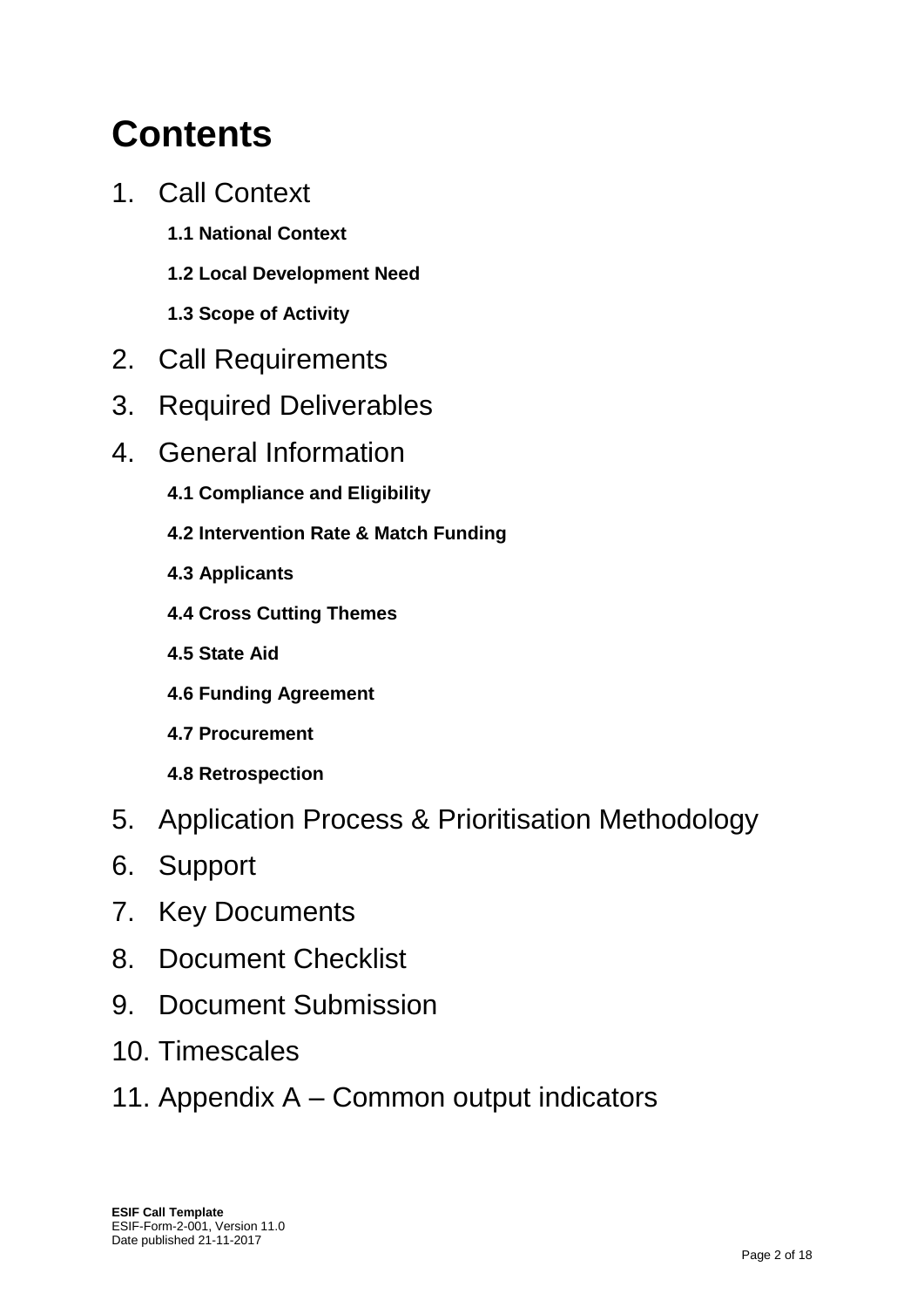# 1. Call Context

The 2014 to 2020 European Structural and Investment Funds (ESIF) bring the European Regional Development Fund (ERDF), European Social Fund (ESF) and part of the European Agricultural Fund for Rural Development (EAFRD) together into a single European Union (EU) Structural Investment Funds (ESIF) Growth Programme for England supporting the key growth priorities of innovation, research and development, support for Small and Medium Enterprises (SME), low carbon, skills, employment, and social inclusion.

European Structural and Investment Funds are managed by the Department for Communities and Government (ERDF), Department for Work and Pensions (ESF) and the Department for Environment Food and Rural Affairs (EAFRD). In London, the Greater London Authority acts as an Intermediate Body for the European Regional Development Fund and European Social Fund programmes. Unless stated otherwise, the term "Managing Authority" will apply to all these organisations. These Departments are the Managing Authorities for each Fund. The Managing Authorities work closely with local partners who provide:

- Practical advice and information to the Managing Authorities to assist in the preparation of local plans that contribute towards Operational Programme priorities and targets;
- Local intelligence to the Managing Authorities in the development of project calls (decided by the Managing Authorities) that reflect Operational Programme and local development needs as well as match funding opportunities;
- Advice on local economic growth conditions and opportunities within the context of Operational Programmes and the local ESIF Strategy to aid the Managing Authority's assessments at full application stage.

This call is issued by the Department for Work and Pensions (DWP) to commission ESF Funded projects that will support the **Priority Axis 2 of the Operational Programme: Skills for Growth** and **Investment Priority: 2.1 Enhancing equal access to lifelong learning** as set out in the Operational Programme.

All applications will need to be eligible under the European Social Fund Operational Programme for England 2014 to 2020. The [ESF Operational Programme](https://www.gov.uk/government/publications/european-social-fund-operational-programme-2014-to-2020) is available for applicants to read.

This call for proposals sets out the requirements for any applicants to consider before applying. Applications against this call will be assessed as part of a two stage appraisal process and successful applicants will enter into a funding agreement with the DWP. Further information is given in sections 4 to 10.

Applicants are advised to familiarise themselves with the detail of the Operational Programme, local European Structural and Investment Funds Strategy and the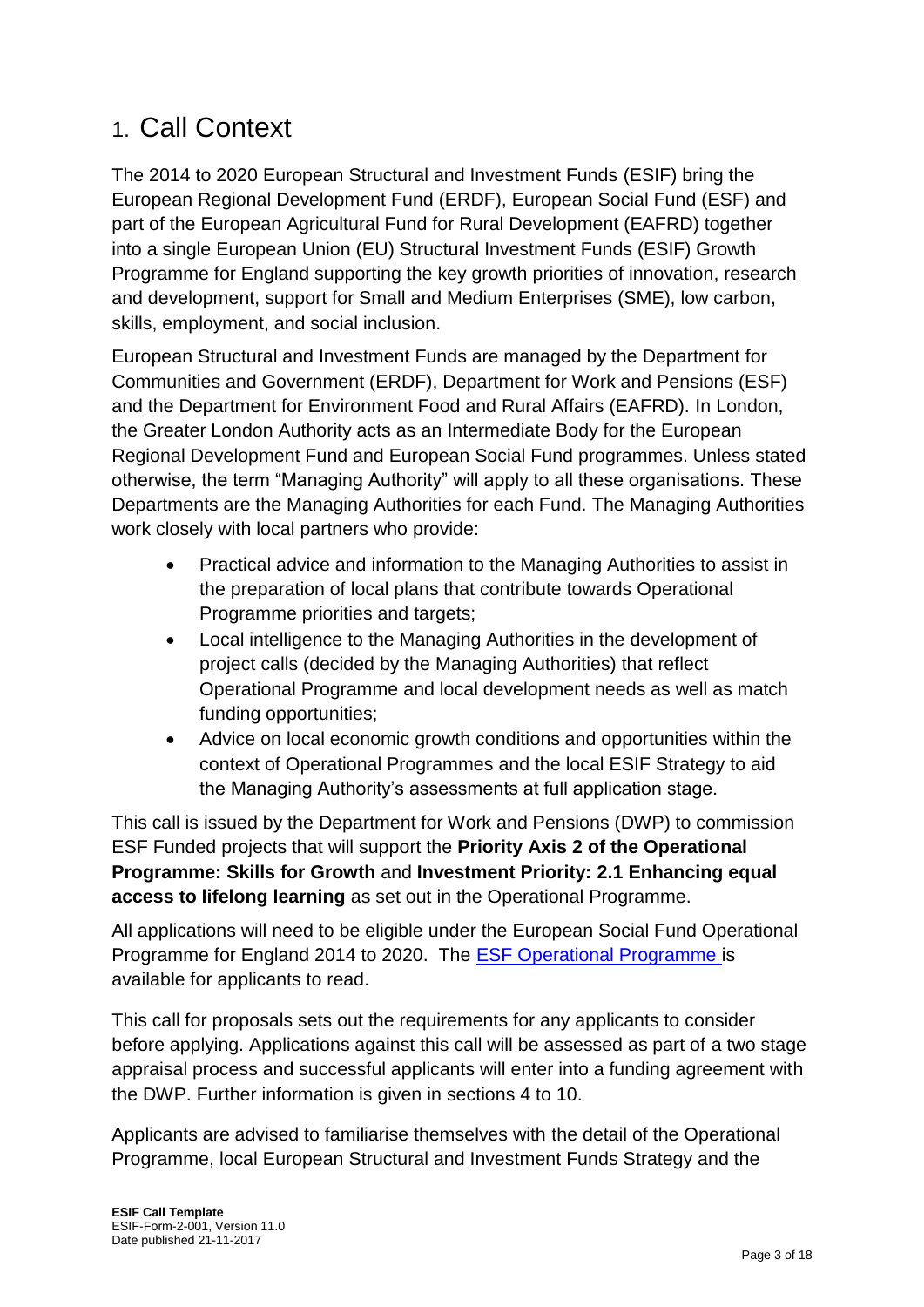relevant documentation listed in sections 5 through to 8 *prior to* submitting a Full Application.

All ESF applicants will need to be aware of the requirement to collect and report data on all participants as per Annex 1 (see Appendix A). This will be as well as the requirement of reporting on output and result indicators referred to in section 3 of the call for proposal.

### **1.1 National Context**

This priority axis aims to support skills for growth. It will support activities through:

**Investment priority: 2.1** - Enhancing equal access to lifelong learning for all age groups in formal, non formal and informal settings, upgrading the knowledge, skills and competences of the workforce, and promoting flexible learning pathways including through career guidance and validation of acquired competences

ESF will not fund activity that duplicates or cuts across national policy on grants and loans for tuition for skills activities. Exemptions to this principle will be considered only where a local specific need and/or market failure has been demonstrated and where the activity falls within the scope of the Operational Programme.

Full details of what can and cannot be supported under this Investment Priority are set out in the Operational Programme. Details of the specific objectives have been reproduced below.

| <b>Specific Objective</b>                                                                                                                                                                                 | <b>Results that the Member States seek to</b>                                                                                                                                                                                                                                                                                                                              |
|-----------------------------------------------------------------------------------------------------------------------------------------------------------------------------------------------------------|----------------------------------------------------------------------------------------------------------------------------------------------------------------------------------------------------------------------------------------------------------------------------------------------------------------------------------------------------------------------------|
|                                                                                                                                                                                                           | achieve with Union support                                                                                                                                                                                                                                                                                                                                                 |
| To increase the skills levels of<br>employed people from the<br>existing level to the next level up,<br>to encourage progression in<br>employment.                                                        | The additional support from this investment<br>priority will help employed people to progress<br>at work through achieving higher skills, and it<br>will drive growth in their organisation by<br>improving productivity.<br>We have set result targets for participants<br>gaining qualifications or units – separate<br>targets for level 2 and level 3.                 |
| To increase the number of<br>people with technical and job<br>specific skills, particularly at level<br>3 and above and into higher and<br>advanced level apprenticeships,<br>to support business growth. | The main result that will be achieved is that<br>more participants will have gained a<br>qualification or a unit of qualification.<br>This investment priority will also support<br>business growth through the development of a<br>more highly skilled workforce. We have set a<br>result target for participants gaining<br>qualifications or units at level 3 or above. |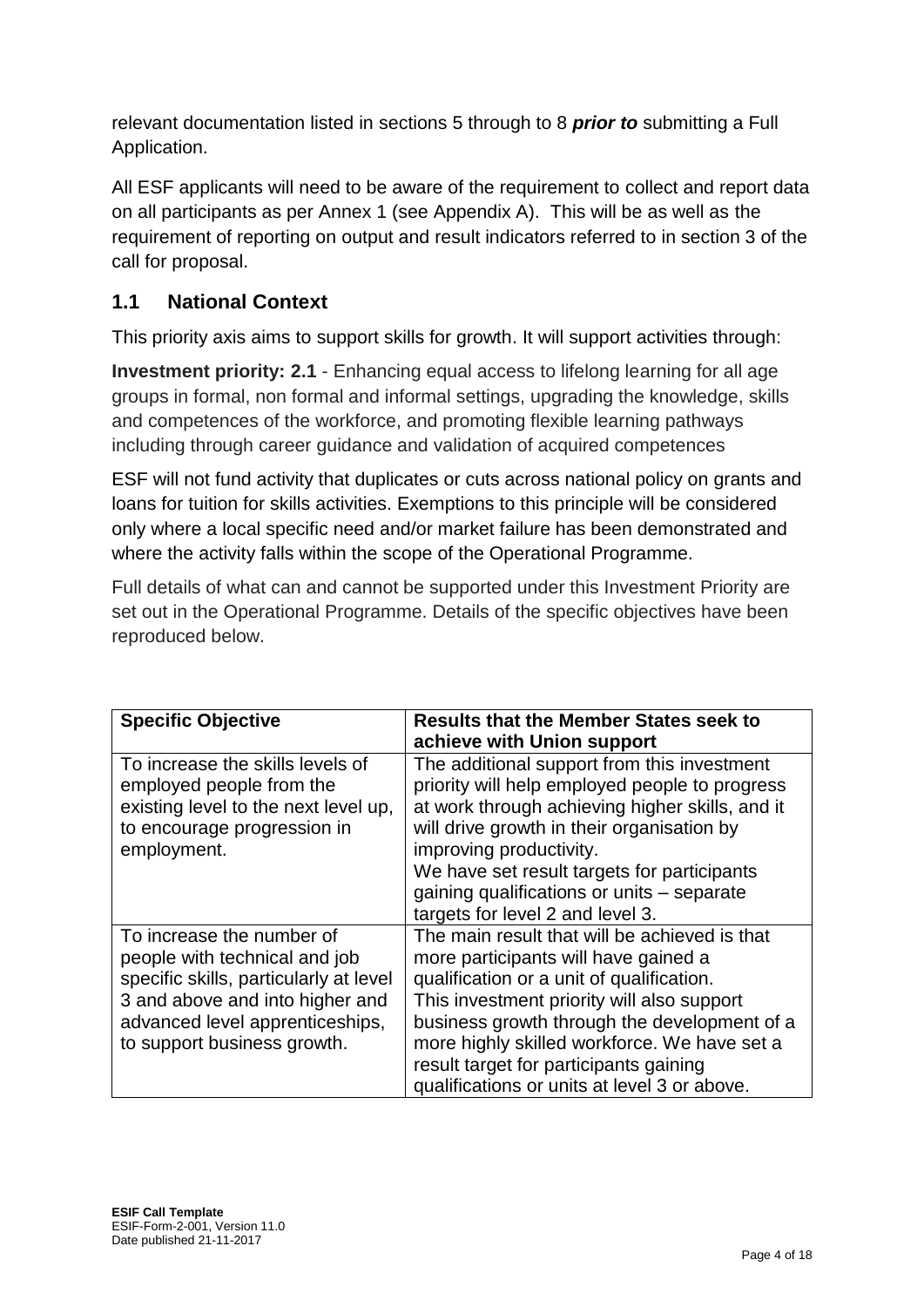### **1.2 Local Development Need**

Projects must deliver activity which directly contributes to the objectives of Priority Axis 2, Investment Priority 2.1 of the Operational Programme, and which meets the **local development need** expressed in the text and table below.

#### **Call outline**

The Solent economy has a population of over 1.3 million, 50,000 businesses, local GVA of £27.8 billion. The Solent has two large, growing, densely populated cities (Portsmouth and Southampton), and the mainland part of the Solent is the most urbanised area in southern England outside London.

The Solent industrial base is diverse, with a mix of global corporates (including IBM, BAE Systems, QinetiQ, Pall Europe, Airbus Defence, ExxonMobil, GE), and SME's. Much activity is centred on clusters of international sectoral and technological strength, including the marine and maritime sector, which includes a broad range of sub-sectors including highly complex maritime defence systems, autonomy, professional services, advanced materials, marine renewables and marine leisure; defence, aerospace, web-science / digital (including robotics, photonics and cyber security).

However the Solent economy faces significant barriers to economic growth. The underperformance of the UK in terms of productivity is mirrored in the Solent economy. The total value of GVA in Solent stood at £27.8 billion, accounting for just under 12% of regional output. Average productivity in the Solent stood at £45,645 in 2015, this was 8.4% below the regional average and just under half a percent behind the UK average. In addition, the [UK Competitiveness index 2016](http://www.cforic.org/downloads.php) ranks Solent as the second least competitive LEP area in the South East of England, and within the Solent, Gosport is ranked 208<sup>th</sup> and the Isle of Wight ranked 339<sup>th</sup> out of 379 areas. Reflecting the specific challenges of our most disconnected coastal communities, which are still recovering from the de-industrialisation of the 1980s.

There are a range of factors that influence this performance including, insufficient levels of higher level and technical skills, pockets of low educational attainment and under investment in the existing workforce.

The pipeline of skills remains a cause for concern, with parts of the Solent continuing to show significant gaps in educational attainment. The latest evidence shows that not only does the economy continue to lag in respect of higher level skills, but that participation in higher skills development overall has fallen. Within the Solent the percentage of the working age population with higher level skills is 3% below the national average and 6% behind the regional average. Attainment gaps raise concerns about the area's ability to meet future skills demands. Action needs to focus on improving the aspiration of our young people, and those in the workforce to strive for excellence as well as supporting those excluded from the labour market to obtain the skills they need to compete. For key sectors such as advanced manufacturing, businesses highlighted the shortage of technical skills in the existing and potential workforce.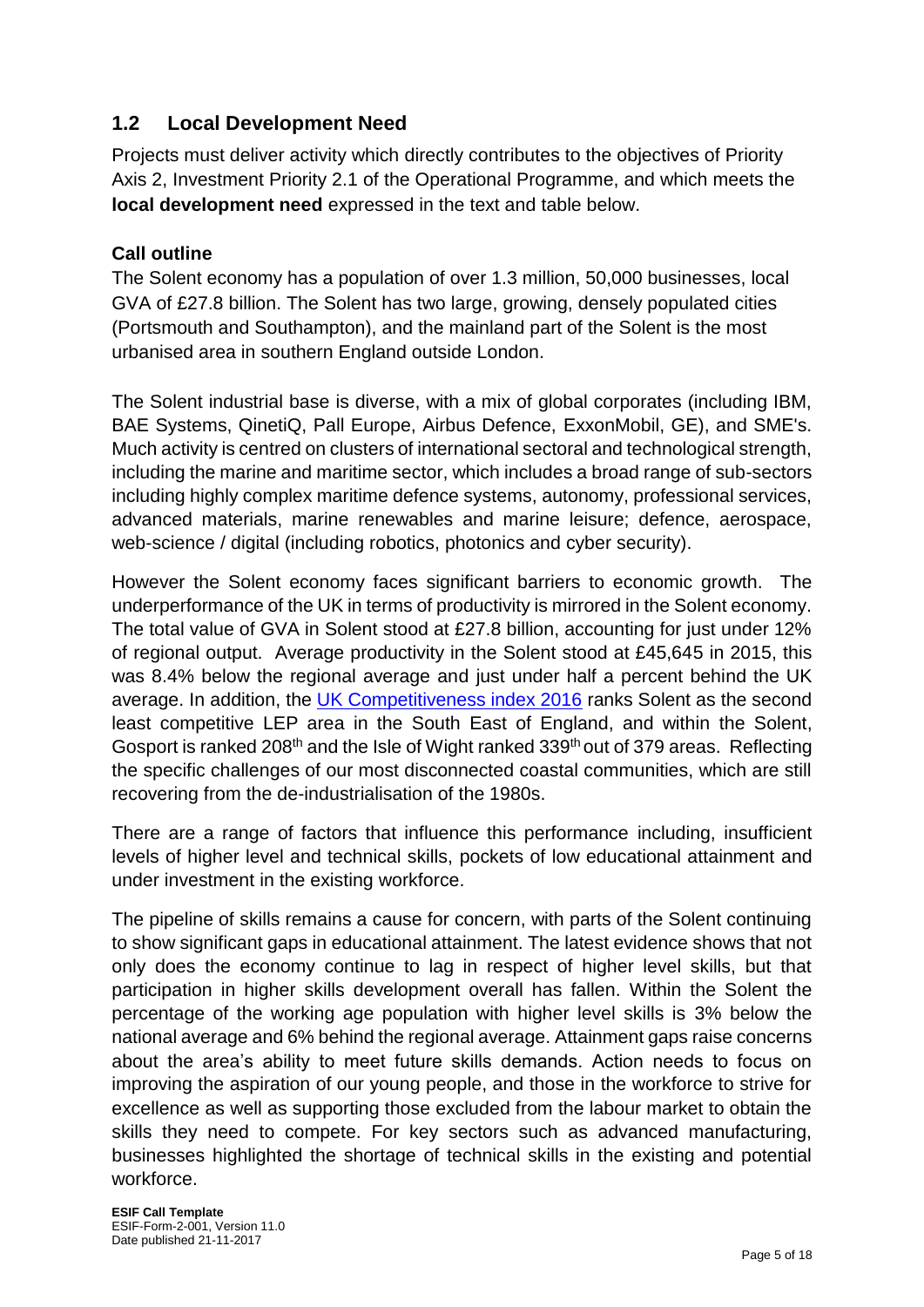It is important that the Solent has the skilled workforce that reflects, responds and builds on our existing economic strengths and that is equipped to adapt to new demand-led and increasingly technical employment opportunities and employer requirements.

A dynamic economy requires economic agility, and to this end the Solent labour market will require STEM skills that enable people to respond to the changing needs of the economy and the job opportunities that will emerge as old industries leave and new, innovative and technologically-led industries emerge. In today's fast-changing world, fuelled by technological advancements, it is difficult to accurately predict the needs of the economy over the longer term. The emphasis is therefore to provide a workforce with a skill set that enables them to adapt and respond to a change.

A [Solent Skills Strategy](https://solentlep.org.uk/media/1326/solent_skills_strategy_2014.pdf) was published in March 2014 to inform the [Solent Strategic](https://solentlep.org.uk/media/1332/solent_strategic_economic_plan.pdf)  [Economic Plan](https://solentlep.org.uk/media/1332/solent_strategic_economic_plan.pdf) (published at the same time). Subsequent to this, a [Skills Strategy](https://solentlep.org.uk/media/1352/skills-strategy-interim-evaluation.pdf)  [Interim Evaluation](https://solentlep.org.uk/media/1352/skills-strategy-interim-evaluation.pdf) was published in September 2015.

The Solent LEP expects to conduct a full refresh of the Strategic Economic Plan in 2017 and the Skills Plan and underpinning evidence base will form part of the suite of documents in support of the up-dated SEP. Since the original SEP and Skills Strategy in 2014, the Solent LEP has published a number of key updates to our evidence base. Links to key documents are provided below:

- [Solent Productivity and Growth Supplement 2017](https://solentlep.org.uk/media/1860/productivity-and-growth-strategy-update-february-2017.pdf)
- [Solent LEP Baseline Forecasts and Implications of Brexit](https://solentlep.org.uk/media/1887/solent-lep-baseline-forecasts-and-the-implications-of-brexit.pdf)

Allied and informed by the Strategic Economic Plan the [Solent LEP European](https://solentlep.org.uk/media/1613/solent-eu-sif-strategy-april-2016.pdf)  [Structural & Investment Fund Strategy 2014 –](https://solentlep.org.uk/media/1613/solent-eu-sif-strategy-april-2016.pdf) 2020 Version 3.1 April 2016, sets out where EU funding can be best directed to support inclusive economic growth.

April 2017 saw the introduction of the apprenticeship levy and wider apprenticeship reform, [\(Apprenticeship funding\)](https://www.gov.uk/government/collections/apprenticeship-changes) that will impact significantly for both levy and nonlevy payers in the Solent. Recent awareness raising events have highlighted the lack of awareness on the part of business of the new system for apprenticeship delivery. Consultation with businesses has indicated they would welcome local brokerage to navigate the system.

#### **Local priorities**

The development of an **impartial** apprenticeship hub service is to support predominantly SMEs (Small Medium Enterprises) and / or non-levy payers identify and source apprenticeship provision in direct response to their workforce skills requirements.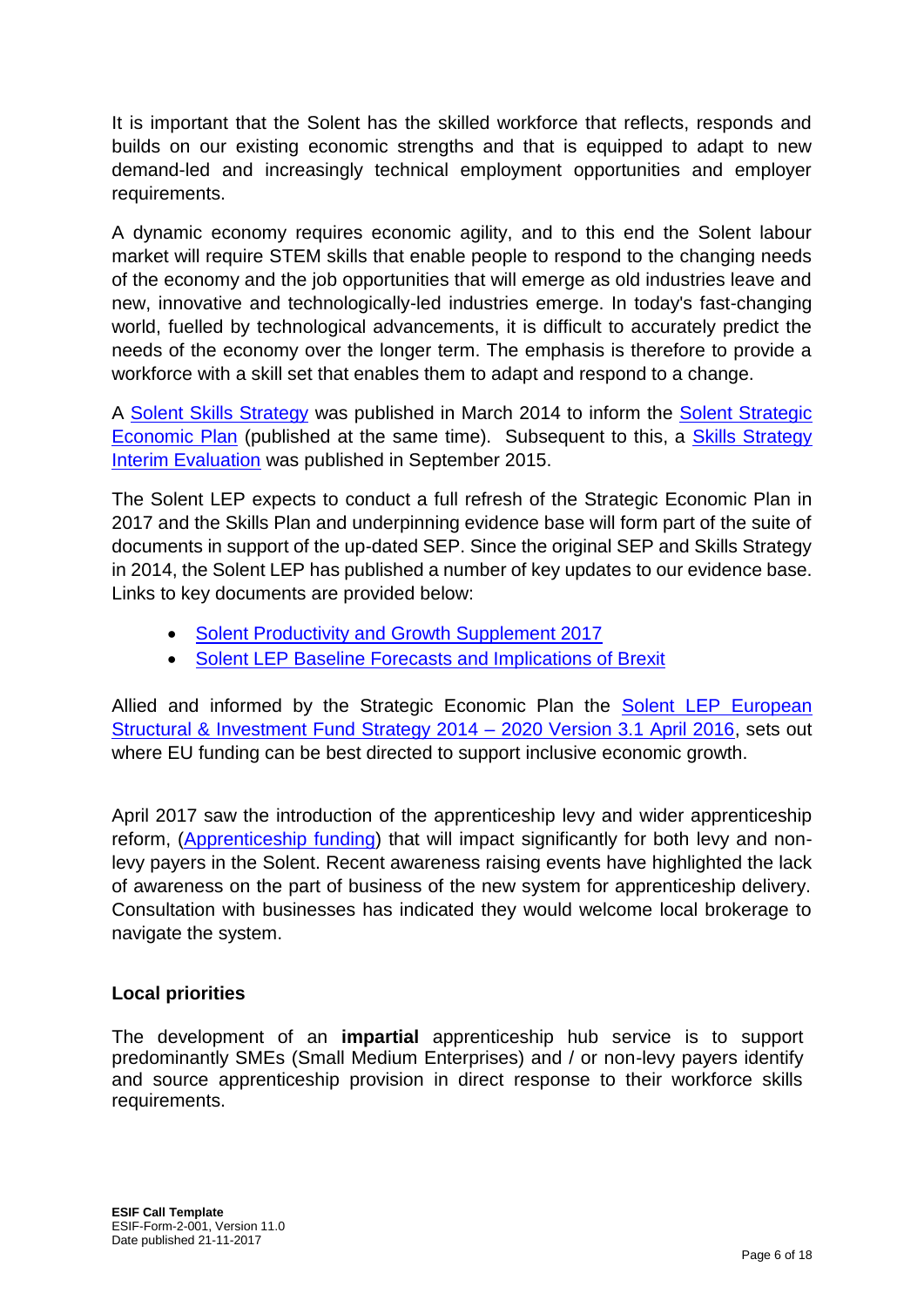The service should be employer focused, and whilst all types of apprenticeships should be made available, it is anticipated that the apprenticeship hub service should focus on supporting local businesses in the growth sectors identified by the LEP.

Reflecting identified skills shortages in technical skills and at higher levels, (levels 3 and above), the apprenticeship hub service should actively enable businesses to be more productive and directly address skills shortages with their company.

The intension is to increase employer participation in apprenticeships by raising awareness and providing support to employers. The delivery of the service should lead to an increase in apprenticeships across the Solent, particularly focusing on those employers that have not offered apprenticeship previously.

The service must offer employers a single point of contact providing impartial advice on traineeships and apprenticeships including apprenticeship reforms and changes to funding. The provision will need to demonstrate how they will work with the Solent Growth hub, which is the one-stop portal for advice to business.

The apprenticeship hub will provide locally tailored solutions and flexible delivery to meet the skills and apprenticeship priorities of employers and employees.

The service will provide a comprehensive package of support to SMEs enabling them to create apprenticeship opportunities for Solent residents resulting in an increase in apprenticeships in key sectors at level 3 and above. Businesses should be supported to progress employees onto higher and degree level apprenticeships where appropriate.

The impartial brokerage service should support businesses through the process of identifying training providers that specialise in the area they are recruiting to and simplify the process of taking on an apprentice for employers. Similarly the service must provide a localised support for individuals in identifying employers who are offering apprenticeship vacancies and brokerage to ensure a successful recruitment outcome.

The apprenticeship service must be delivered in conjunction with employers and key education and training stakeholders to design and deliver innovative mechanisms and interventions that will lift barriers to individuals and employers participating in apprenticeships.

The Service must be focused on developing the technical skills base to meet priority and growth sectors of the Solent economy. Responding to the needs of employers in the following sectors;

- Marine and Maritime
- Aerospace and advanced manufacturing
- Digital technologies
- Financial, professional and business services
- Life sciences and healthcare
- Construction and the built environment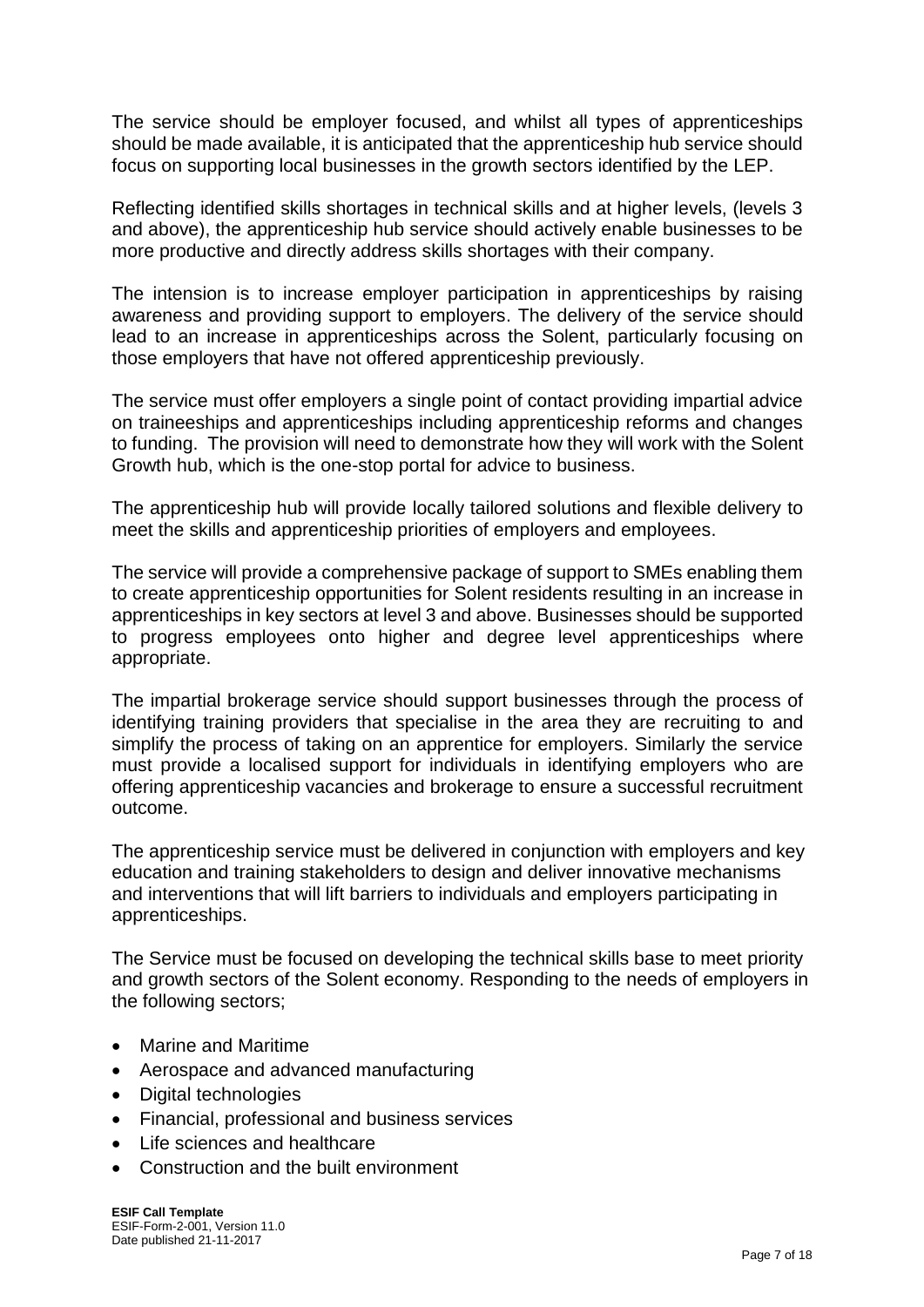- Logistics
- Energy and environment

& other key sectors

- Hospitality
- Care

Applicants will need to demonstrate how the service complements national apprenticeship products and services, other Education and Skills Funded provision including the National Careers Service and avoids duplication. The service should share good practice, ensure added value and contribute to a seamless and integrated delivery infrastructure.

The Solent Apprenticeship Hub Service, should have a transparent governance structure and will be required to report on progress to the Solent Employment and Skills Board, in line with the cycle of meeting, (three times a year).

Details of the local [ESIF Strategy.](https://solentlep.org.uk/media/1613/solent-eu-sif-strategy-april-2016.pdf)

#### **1.3 Scope of activity**

This call invites Full Applications which support the delivery of Priority Axis 2, **Investment Priority 2.1 Enhancing equal access to lifelong learning** of the European Social Fund Operational Programme and responds to the local development need set out in the Solent Local Enterprise Partnership Area European Structural and Investment Funds Strategy.

This call aims to address the identified shortfalls listed in section 1.2 Local Development Need above.

### 2. Call Requirements

All applications are competitive.

| <b>Indicative Fund</b><br><b>Allocation:</b> | Indicatively, through this call the Managing Authority<br>expects to allocate approximately £1,000,000ESF                                                                                                                         |
|----------------------------------------------|-----------------------------------------------------------------------------------------------------------------------------------------------------------------------------------------------------------------------------------|
|                                              | The Managing Authority reserves the right to decrease or<br>increase the indicative allocation, or support more or<br>fewer projects subject to the volume and quality of<br>proposals received.                                  |
| <b>Minimum application</b><br>level          | European Social Fund investment is intended to make a<br>significant impact on local growth. Applications are<br>expected to demonstrate appropriate scale and impact.<br>The Managing Authority does not intend to allocate less |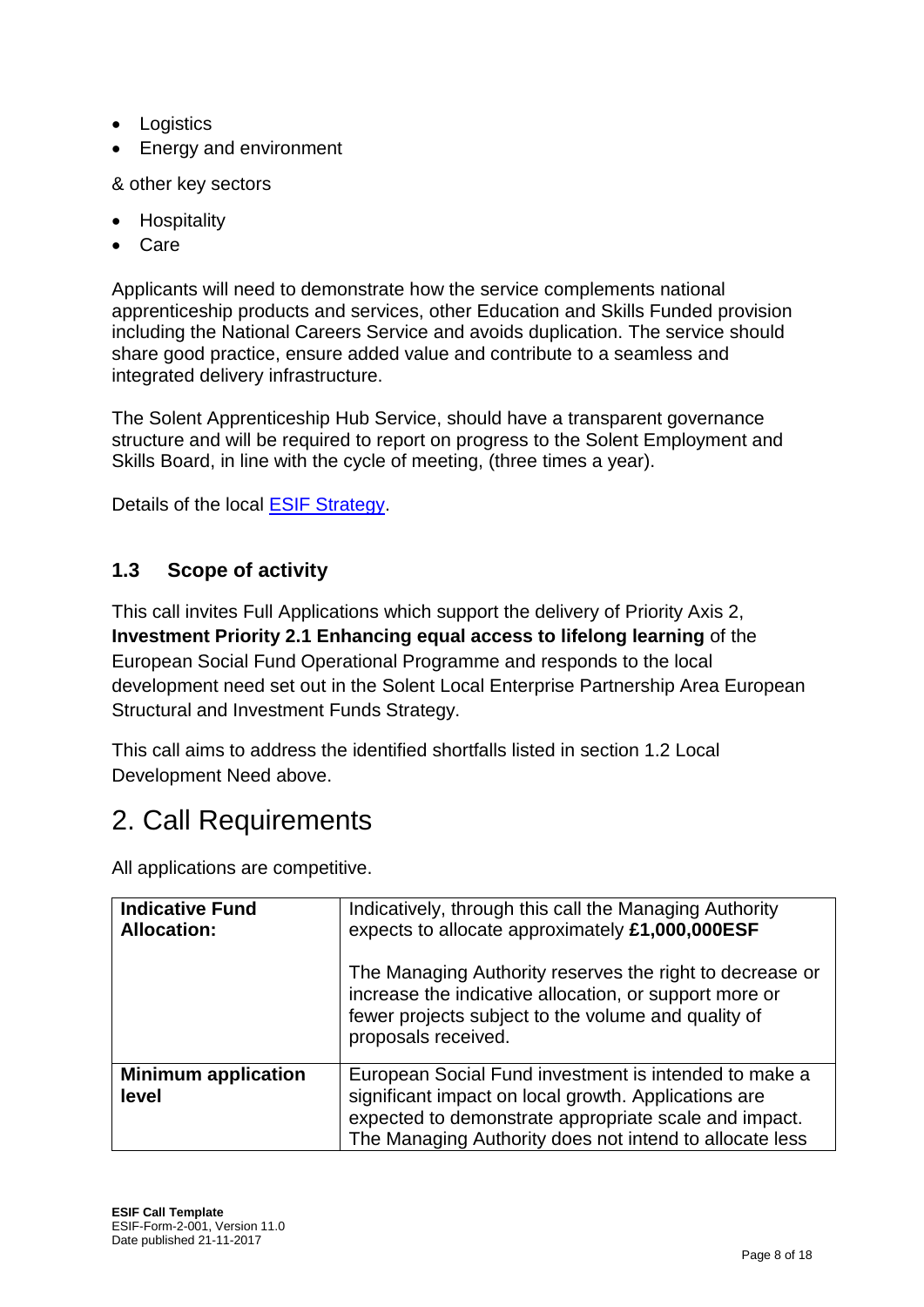|                                         | than £200,000 of European Social Funding to any<br>single project.                                                                                                                                                                                                                                                                                                 |  |
|-----------------------------------------|--------------------------------------------------------------------------------------------------------------------------------------------------------------------------------------------------------------------------------------------------------------------------------------------------------------------------------------------------------------------|--|
|                                         | Applications requesting an ESF amount below the<br>'Minimum Application Level' will be rejected                                                                                                                                                                                                                                                                    |  |
|                                         | It is anticipated that one project, with a lead partner will<br>be supported, to provide Solent wide coverage.                                                                                                                                                                                                                                                     |  |
| <b>Duration of project</b><br>approvals | Projects should be for a maximum of three years;<br>however the Managing Authority reserves the right to vary<br>the maximum duration in exceptional circumstances.                                                                                                                                                                                                |  |
| <b>Geographical Scope</b>               | All interventions should be focused on activity and<br>beneficiaries within the Solent Local Enterprise<br>Partnership area.                                                                                                                                                                                                                                       |  |
| <b>Specific call</b><br>requirements    | This is a call for ESF activity.                                                                                                                                                                                                                                                                                                                                   |  |
| <b>Call Deadlines</b>                   | For this specific call, applications will be assessed<br>following closure of the call. Applications received after<br>the published call close date will not be considered.                                                                                                                                                                                       |  |
| <b>Application selection</b>            | All applications will be scored in line with the ESF scoring<br>criteria, but the MA reserve the right to invite projects to<br>full application stage where they complement other<br>activity or provide niche activity to target groups within the<br>OP.                                                                                                        |  |
| <b>Applicant proposals</b>              | These can only contain activities which are eligible for<br>ESF.                                                                                                                                                                                                                                                                                                   |  |
| <b>Eligible match funding</b>           | Applicants will need to have eligible match funding for the<br>balance of costs, which must be from a source other than<br>the European Union. At full application stage the<br>applicant will need to provide information to demonstrate<br>that the operation is likely to have the required level of<br>match funding in place at the point of formal approval. |  |
| <b>Operational completion</b>           | Operations must be completed no later than 16th August<br>2021                                                                                                                                                                                                                                                                                                     |  |
| <b>Procurement</b>                      | All procurement must be undertaken in line with EU<br>regulations.                                                                                                                                                                                                                                                                                                 |  |
| <b>State Aid law</b>                    | Applicants must demonstrate compliance with State Aid<br>law.                                                                                                                                                                                                                                                                                                      |  |
| <b>Audit/ Compliance</b>                | All expenditure and activities will be subject to rigorous<br>audit and non-compliance may lead to financial penalty.                                                                                                                                                                                                                                              |  |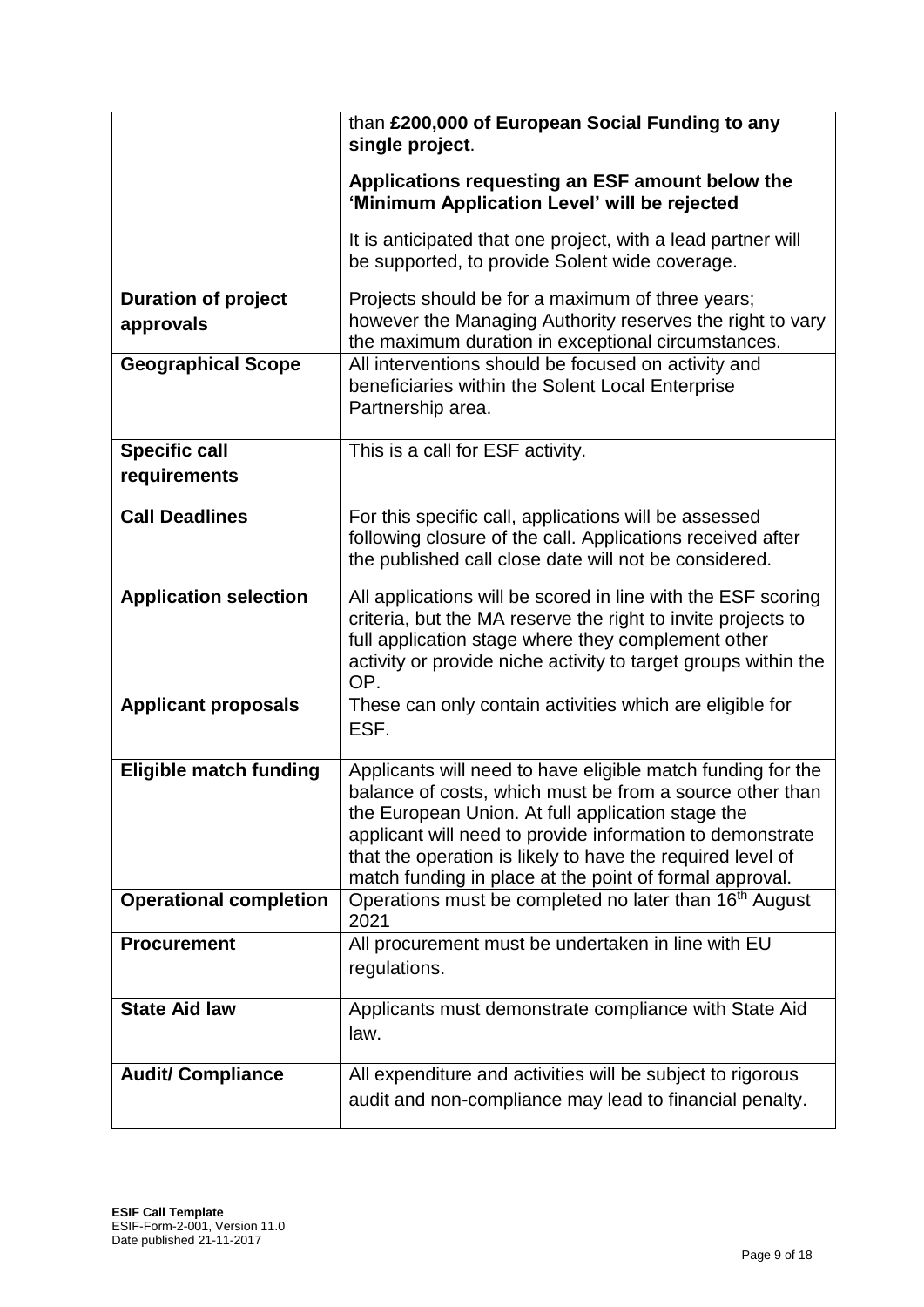ESF cannot be used to duplicate existing activities or activities that do not address market failure. ESF can only be used to achieve additional activity or bring forward activity more quickly. Applicants must be able to demonstrate that proposals are additional to activity that would have occurred anyway or enables activity to be brought forward and delivered more quickly than otherwise would be the case in response to opportunity or demand.

# 3. Deliverables required under this Call:

Applications will be expected to achieve the minimum indicative level of Programme Deliverables by contributing to the following Investment Priority. The definitions of which can be accessed at the [ESF Operational Programme.](https://www.gov.uk/government/publications/european-social-fund-operational-programme-2014-to-2020)

| <b>Investment</b><br><b>Priority</b> | 2.1 Enhancing equal access to lifelong learning                                                                                                                                                                                                                                                                                                                                                                                                                                                                                                                                                                                                                                                                                                                                                                                                                           |  |
|--------------------------------------|---------------------------------------------------------------------------------------------------------------------------------------------------------------------------------------------------------------------------------------------------------------------------------------------------------------------------------------------------------------------------------------------------------------------------------------------------------------------------------------------------------------------------------------------------------------------------------------------------------------------------------------------------------------------------------------------------------------------------------------------------------------------------------------------------------------------------------------------------------------------------|--|
| <b>Specific</b><br><b>Objectives</b> | Enhancing equal access to lifelong learning for all age groups in<br>formal, non-formal and informal settings, upgrading the<br>knowledge, skills and competences of the workforce, and<br>promoting flexible learning pathways including through career<br>guidance and validation of acquired competences                                                                                                                                                                                                                                                                                                                                                                                                                                                                                                                                                               |  |
| <b>Indicative</b><br><b>Actions</b>  | ESF will not support activities that duplicate or replace existing<br>support within national programmes, but may be used to support<br>additional activities or target groups, including provision co-<br>designed with local partners.<br>Examples of activities that may be supported include:<br>skills shortages or needs in particular sectors or local<br>areas which are not currently being addressed by<br>employers or individuals;<br>leadership and management training in Small and<br>$\bullet$<br>Medium size Enterprises (up to 250 employees);<br>training and support for people at all levels, in particular<br>$\bullet$<br>addressing the needs of disadvantaged groups in and out<br>of the workplace;<br>access to learning; information about learning and skills;<br>$\bullet$<br>brokerage of opportunities between learners and<br>employers. |  |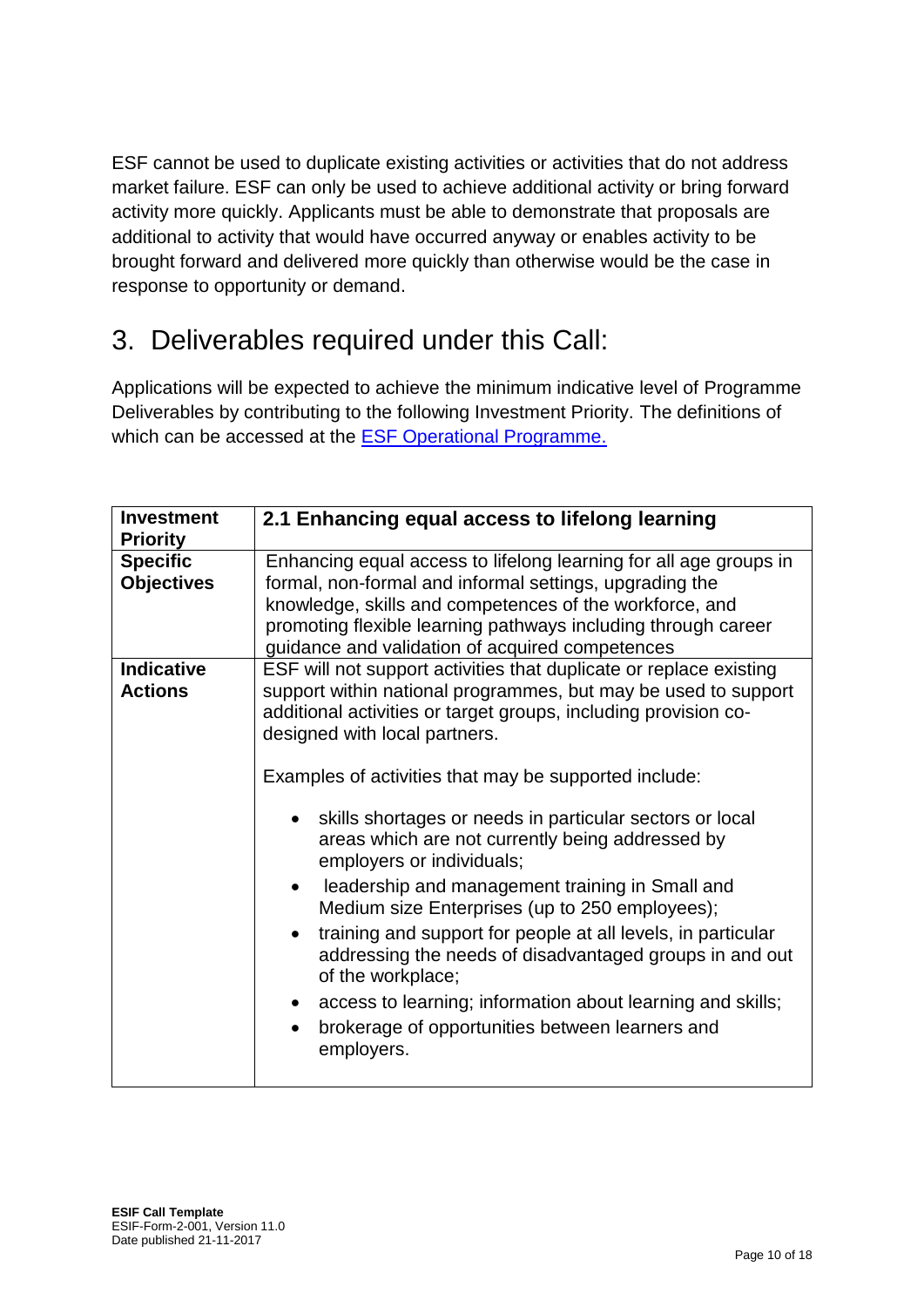| ID             | <b>Result Indicator</b>                                                                                            | Minimum Target value<br>for this call |
|----------------|--------------------------------------------------------------------------------------------------------------------|---------------------------------------|
| R <sub>3</sub> | Participants gaining basic skills                                                                                  | 11%                                   |
| R <sub>6</sub> | Participants gaining level 2 or below or a<br>unit of a level 2 or below qualification<br>(excluding basic skills) | 15%                                   |
| R <sub>7</sub> | Participants gaining level 3 or above or a<br>unit of a level 3 or above qualification                             | 30%                                   |
| R <sub>8</sub> | Employed females gaining improved<br>labour market status                                                          | 35%                                   |

| ID             | <b>Output Indicator</b>                                                               | <b>Total Minimum</b><br>target value for<br>this call | Men<br>minimum<br>target value | Women<br>minimum<br>target value |
|----------------|---------------------------------------------------------------------------------------|-------------------------------------------------------|--------------------------------|----------------------------------|
| O <sub>1</sub> | Participants                                                                          | 1592                                                  | 780                            | 812                              |
| O <sub>4</sub> | Participants over<br>50 years of age                                                  | 333                                                   |                                |                                  |
| O <sub>5</sub> | Participants from<br>ethnic minorities                                                | 108                                                   |                                |                                  |
| ESF-CO16       | Participants with<br>disabilities                                                     | 108                                                   |                                |                                  |
| ESF - CO14     | Participants who<br>live in a single<br>adult household<br>with dependent<br>children | 66                                                    |                                |                                  |
| O <sub>6</sub> | Participants<br>without basic skills                                                  | 273                                                   |                                |                                  |

Applicants will be required to demonstrate how they will achieve the deliverables within their proposal along with any methodology that will be used to record achievement. Applicants will also need to ensure robust systems are in place, and be able to describe them, to capture and record the targets and to report quantitative and qualitative performance across the Solent LEP area. All operations will be required to collect data and report progress against the deliverables with each claim. Where an operation underperforms against their deliverables they may be subject to a performance penalty.

There must be a fully evidenced audit trail for all contracted deliverables.

## 4. General Information

Essential information to support the drafting of an application and delivery of a successful ESF funded project is available at the [European Growth Funding](https://www.gov.uk/european-growth-funding) website pages.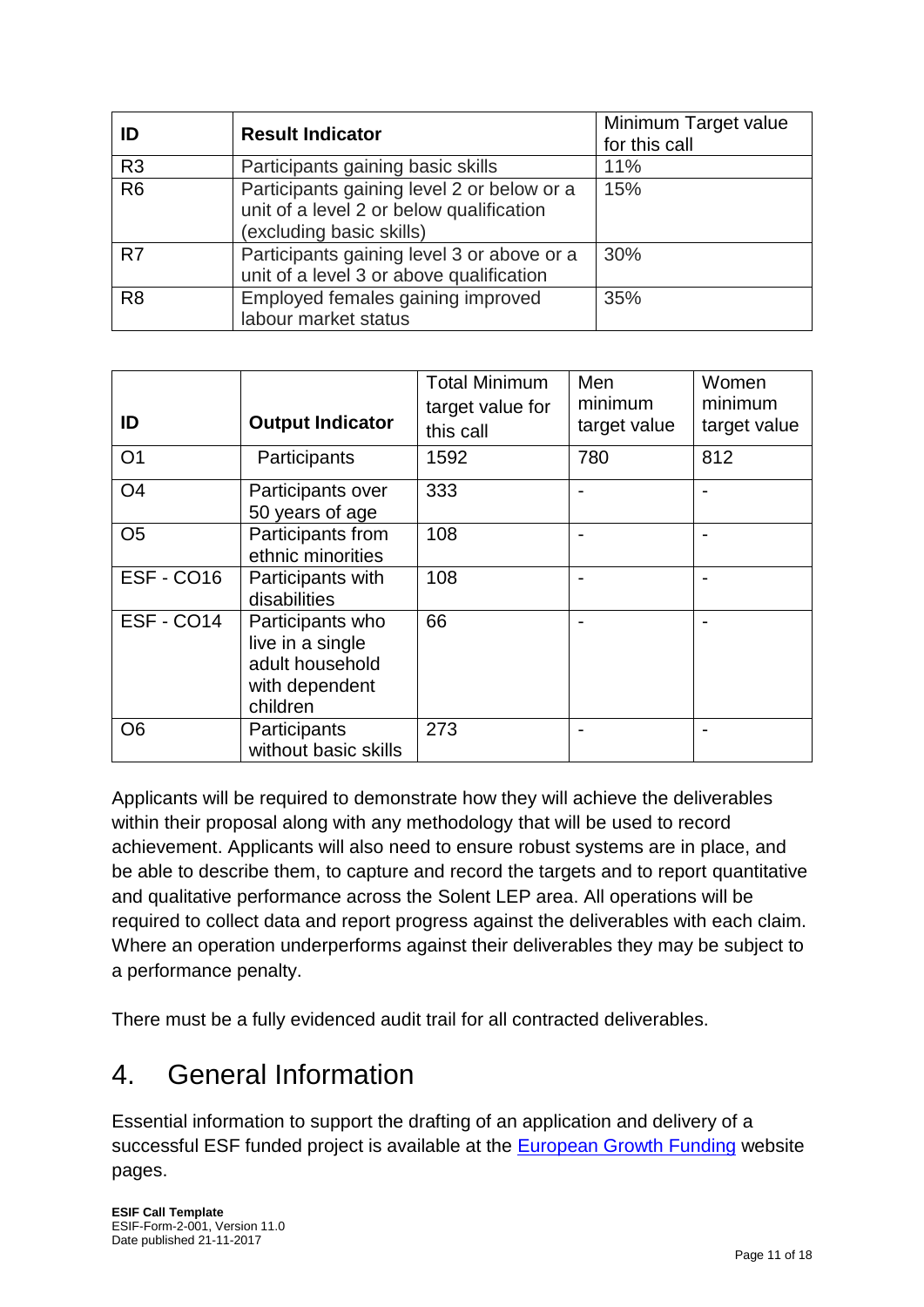### **4.1 Compliance and Eligibility**

When developing an application, Applicants should refer to quidance on eligible Applicants, activities and costs. These are for guidance only and Applicants should take their own specialist advice if in doubt. It is the responsibility of the Applicant to ensure that the rules and guidance are adhered to both at application stage and following approval.

ESIFs are governed by European regulations and national rules. Applicants are advised to familiarise themselves with the relevant documentation listed in the 'key documents' section prior to submitting a full application. If successful, Applicants will enter into the standard Funding Agreement and must abide by the standard terms and conditions contained therein. Applicants are therefore strongly advised to read these terms and conditions to ensure that they would be able to enter into such an agreement prior to responding to the call. Once a Funding Agreement has been issued it should be signed and returned within a short timescale.

### **4.2 Intervention Rate & Match Funding**

ESF is funding used where no other funding can be obtained (the funder of last resort) and the maximum ESF intervention rate for the operation is 50%. This means ESF can contribute up to 50% of the total eligible project costs, subject to State Aid regulations. The remaining 50% or more must come from other eligible sources. For all full applications, the applicant will need to provide information to demonstrate that the operation is likely to have the required level of match funding in place at the point of formal approval.

ESF is not paid in advance and expenditure must be defrayed prior to the submission of any claims. Applicants may be asked to demonstrate how they are able to cash flow the operation.

### **4.3 Applicants**

Applicants must be legally constituted at the point of signing a Funding Agreement, and be able to enter into a legally binding Funding Agreement. The Applicant will be the organisation that, if the application is successful, enters into a contract for ESF and therefore carries the liability for ensuring that the terms of the ESF Funding Agreement are met by them and to all delivery partners. If there is more than one organisation applying for the funds, a lead organisation must be selected to become the Applicant. It is this organisation that carries the responsibility and liability for carrying out a compliant project.

The Managing Authority will consider the Applicant's track record, both positive and negative. If the Applicant has been involved in the delivery of previous European grants and any irregularities with this (these) grant(s) have been identified, the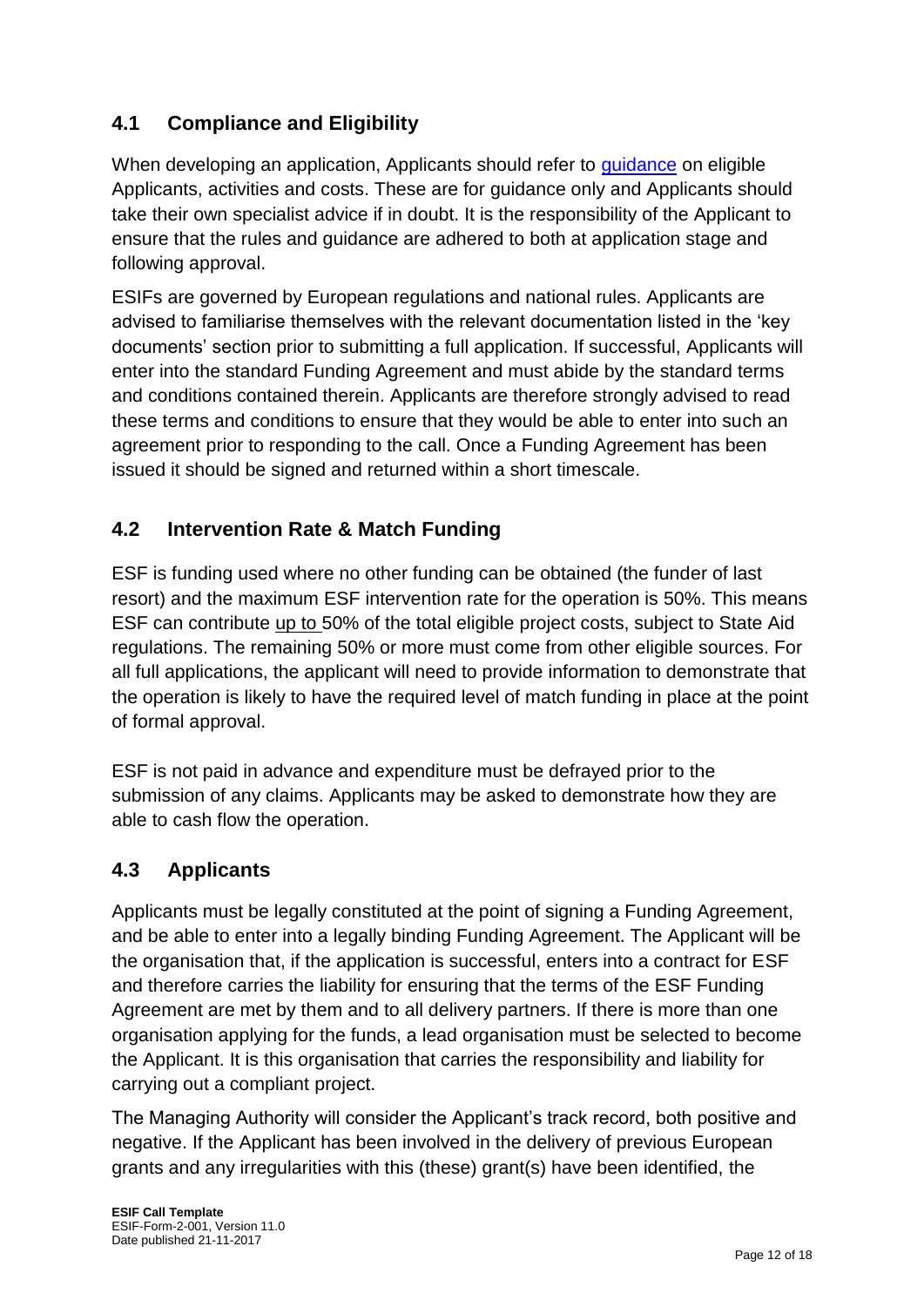Managing Authority will look into these and expect to see how and what steps have been taken to ensure that these have been addressed to mitigate the risk of further irregularities in the future. It is acknowledged that some organisations will be new to ESIF funding and will not have a track record.

### **4.4 Cross Cutting Themes**

All applications received under this Call should demonstrate how the Cross Cutting Themes have been addressed in the project design and development. Cross cutting themes for ESF are 'gender equality and equal opportunities' and 'sustainable development'.

For ESF, the project applicants will be required to deliver their services in-line with the Public Sector Equality Duty (as defined in the Equality Act 2010). All projects must have a gender and equal opportunities policy and implementation plan which will be submitted at full application stage and in-line with Managing Authority guidance. Project applicants will also be required to answer a number of ESFspecific equality questions which will be set out in both the full application form and the related guidance.

For ESF, all projects will also be required to submit a sustainable development policy and implementation plan (in-line with guidance produced by the Managing Authority).

The ESF programme particularly welcomes projects that have an environmental focus that can meet the strategic fit at local and programme level whilst also adding value by:

- supporting environmental sustainability; and/ or
- complementing the environmental thematic objectives of other programmes such as ERDF; and/or
- using the environment as a resource to help motivate disadvantaged people

Further information is available in the [ESF Operational Programme.](https://www.gov.uk/government/publications/european-social-fund-operational-programme-2014-to-2020)

### **4.5 State Aid & Revenue Generation**

Applicants are required, in the Full Application, to provide a view on how their proposal complies with State Aid law. Applicants must ensure that projects comply with the law on State Aid.<sup>1</sup> Grant funding to any economic undertaking which is state

<sup>1</sup> <sup>1</sup> Article 107(1) of the Treaty on the Functioning of the European Union provides that: "Save as otherwise provided in the Treaties, any aid granted by a Member State or through state resources in any form whatsoever which distorts or threatens to distort competition by favouring certain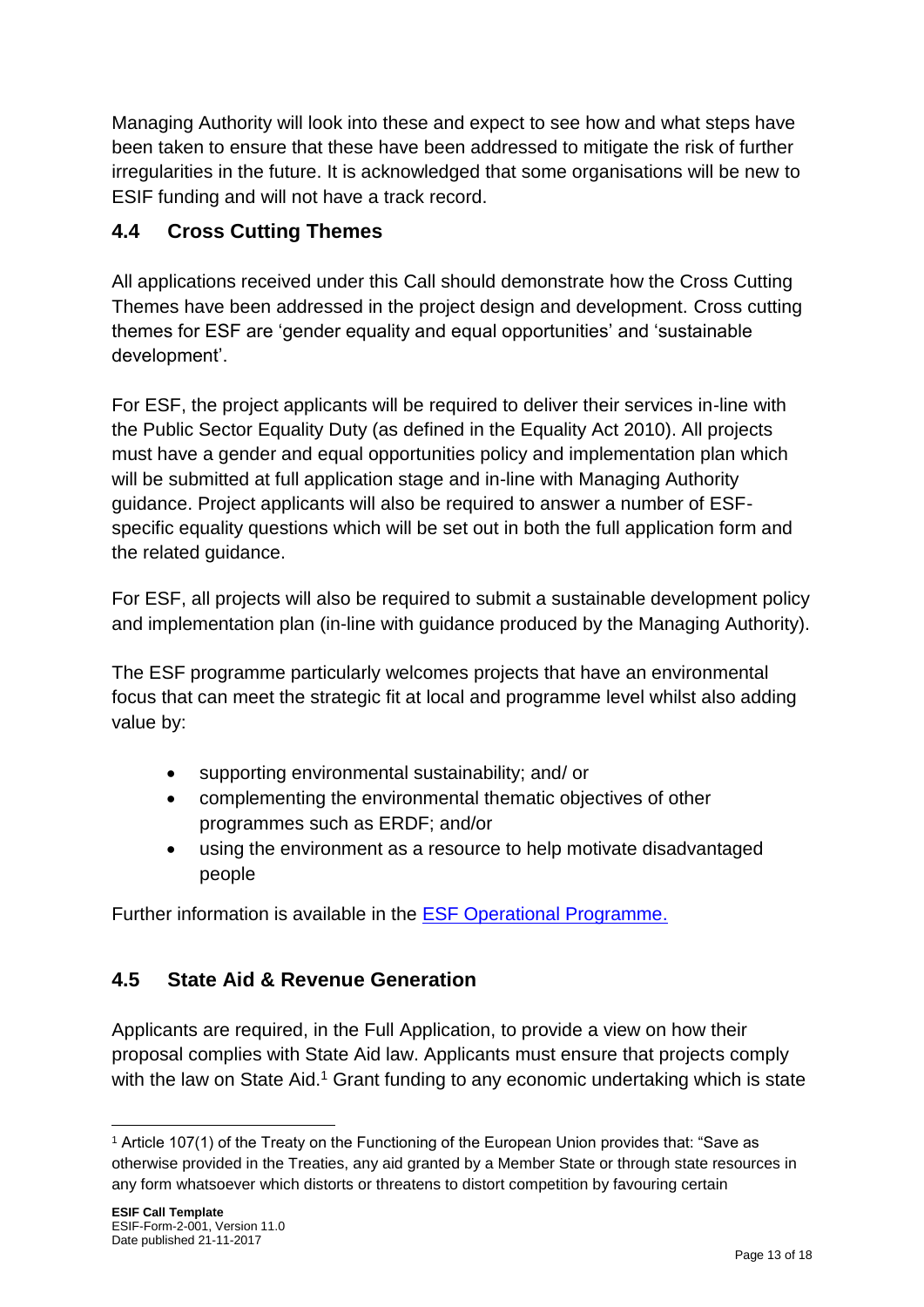aid can only be awarded if it is compatible aid, in that it complies with the terms of a notified scheme or is covered by the De Minimis Regulation. Guidance for grant recipients, explaining more about State Aid, is available; it is important that Applicants take responsibility for understanding the importance of the State Aid rules and securing their full compliance with them throughout the project, if it is selected into the Programme.

The Managing Authority is not able to give legal advice on State Aid. It is the responsibility of the Applicant to ensure that the operation is State Aid compliant.

Where the Applicant does not perceive that there is any State Aid, it should state whether or not it considers Articles 61 and 65(8) of regulation 1303/2013 to apply. This revenue should be taken into account in calculating eligible expenditure. Article 61 refers to monitoring revenues generated after completion of the project, and Article 65(8) how to deal with differences in the forecast and actual revenues at the end of the operation. The details of this will be tested at the full application stage.

### **4.6 Funding Agreement**

The Funding Agreement is a standard, non-negotiable and legally binding document. Any successful Applicant will be subject to the terms and conditions contained within this agreement. Applicants are strongly advised to seek their own advice to ensure that they would be able to enter into and abide by the terms of the Funding Agreement.

Failure to meet any of the conditions of the agreement or the commitments within the application will result in claw back of funding.

Applicants should be aware that additional provisions and securities may be included within the Funding Agreement to protect the investment. These will be further discussed if relevant following the Full Application stage.

#### **4.7 Procurement**

All costs delivered by the Grant Recipient (the applicant) and/or delivery partners must be delivered on an actual cost basis. Other costs must be procured in line with EU regulations. The most common error identified during audit has been failure to comply with relevant procurement regulations and crucially to maintain a full audit trail to prove that they have complied with the relevant regulation. Robust and transparent procurement is required to ensure that Grant Recipients:

- consider value for money;
- maximise efficient use of public money; and

<sup>1</sup> undertakings or the production of certain goods shall, in so far as it affects trade between Member States, be incompatible with the internal market."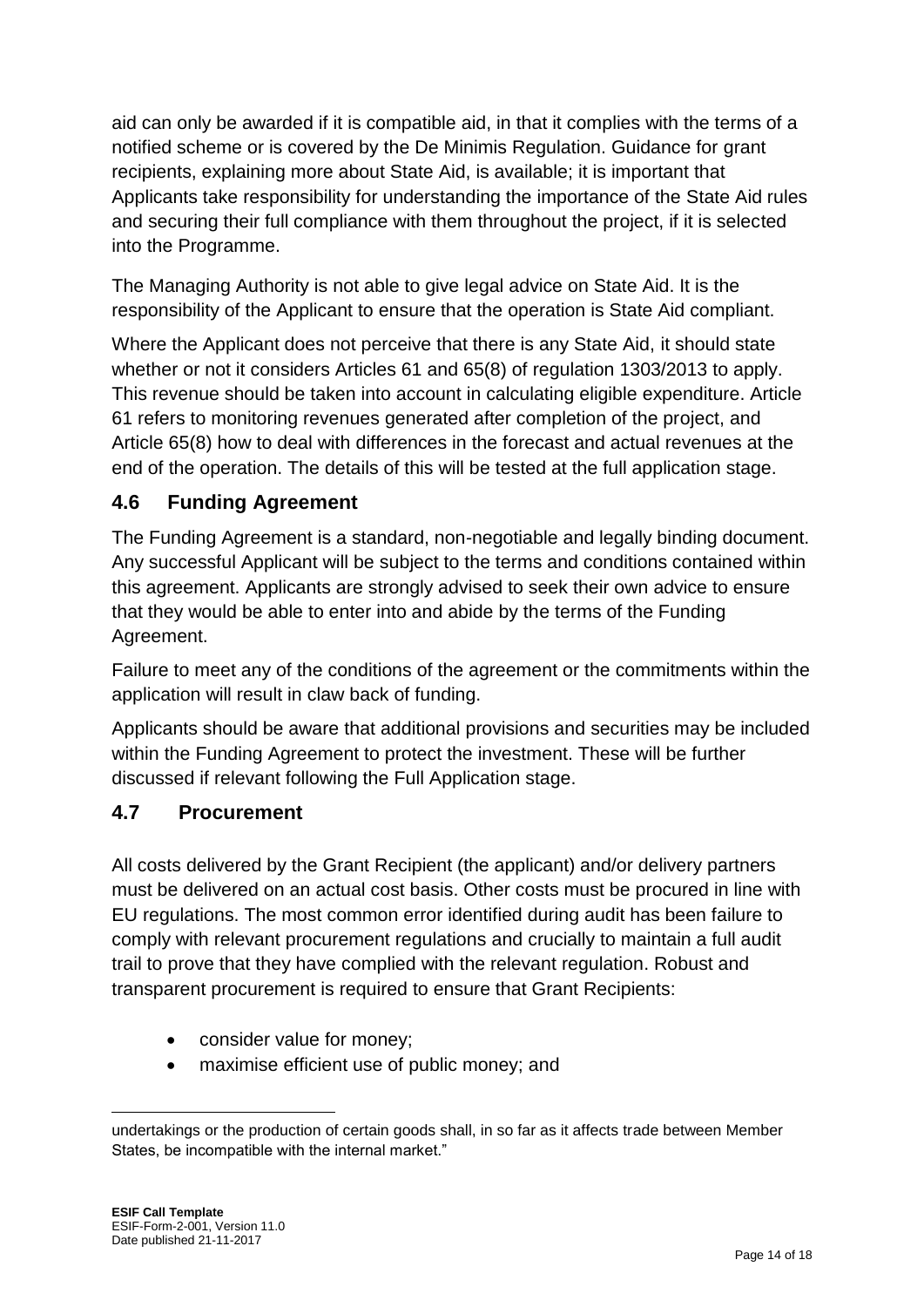maintain competitiveness and fairness across the European Union.

It is recommended that applicants seek their own legal advice pertaining to their procurement and requirements to publicise any tendering opportunities.

The Managing Authority is not able to give legal advice on procurement. It is the responsibility of the applicant to ensure the project is compliant in this respect.

# 5. Application Process & Prioritisation Methodology

#### **This call is being assessed under a 'one stage' ESF application process and applicants will need to complete the full application form.**

Guidance is available on the [European Growth Funding](https://www.gov.uk/european-growth-funding) website pages. Applications will be subject to a Gateway Assessment undertaken by the Managing Authority under the following criteria:

- Applicant eligibility:
- Activity and expenditure eligibility; and
- The fit with the ESF OP and the call.

Proposals that pass the Gateway Assessment will move into the Core Assessment which consists of the following:

- Strategic fit;
- Value for money:
- Management & control;
- Deliverability;
- Procurement / tendering; and
- State Aid compliance.

The Managing Authority will seek advice from partners when considering applications to ensure its assessment is informed by local economic growth conditions and opportunities within the context of Operational Programmes and the local ESIF Strategy. This will include the relevant LEP Area ESIF Committee and other partners deemed relevant to the application.

The assessment and any prioritisation will be undertaken using only the information supplied as part of the application process. The Managing Authority cannot accept further detail outside this process.

Non-public sector Applicants who are successful may be subject to due financial diligence checks by the Managing Authority. Applicants will be required to submit accounts, and to clarify financial or other organisational information. New Applicant organisations may be required to provide details of a guarantor.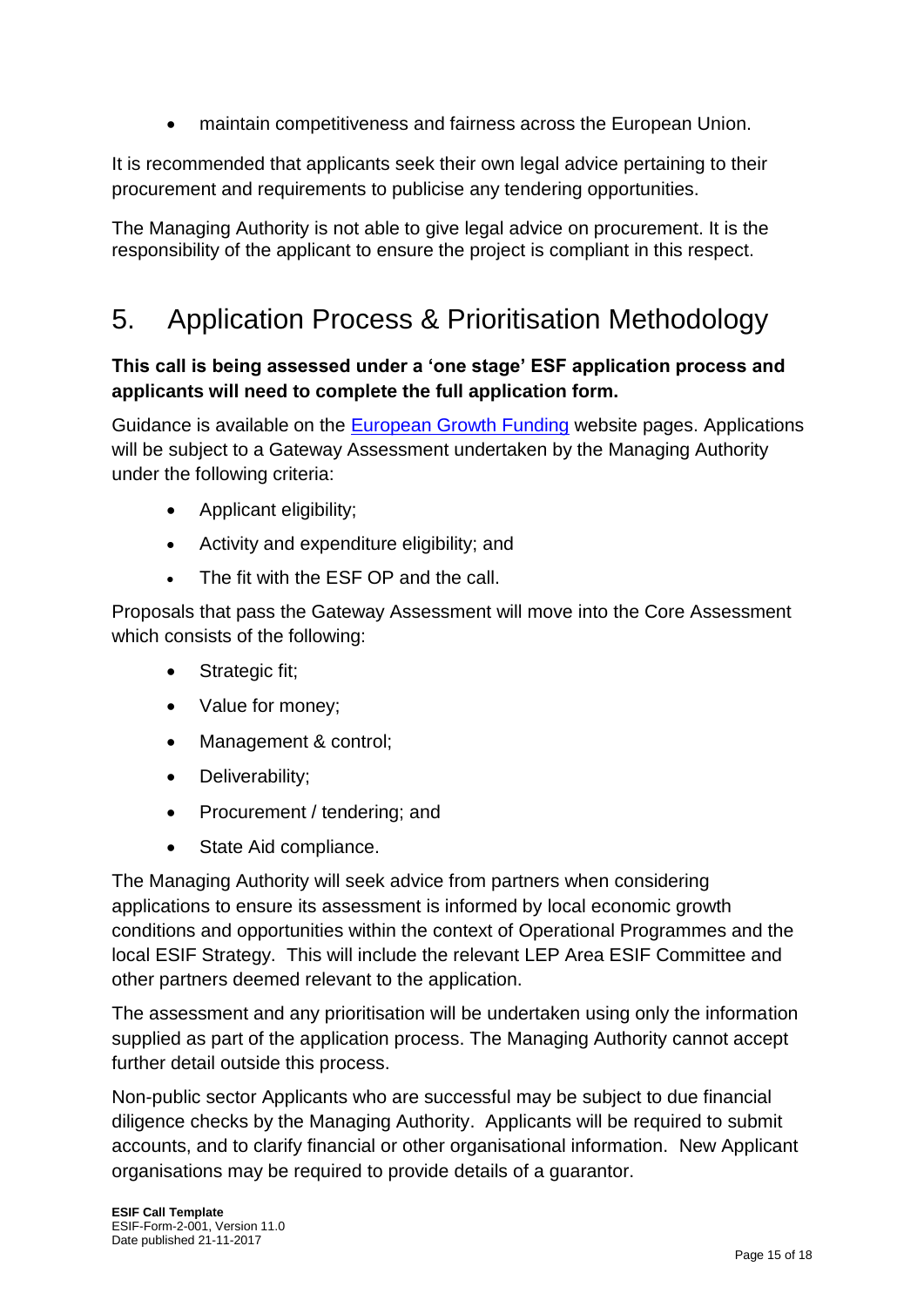There is no appeal process for applicants whose Applications are rejected at Full Application stage or for failing to satisfy the MA's Financial Due Diligence checks.

### 6. Support

Please note that this is a competitive call and to preserve impartiality we are unable to enter into correspondence with applicants over their application. Details of where guidance can be found are contained throughout this calls document. In exceptional circumstances, if there are issues with accessing this guidance, please contact:

#### $\boxtimes$ : [ESF.2014-2020@dwp.gsi.gov.uk](mailto:ESF.2014-2020@dwp.gsi.gov.uk)

No applications are to be sent to this email address. Completed Full applications must be sent to the email address provided in Section 9 – Document submission.

# 7. Key Documents

- Full Application Form;
- Full Application Form Guidance;
- Local Enterprise Partnership area's ESIF strategy; and
- ESF Eligibility Rules.

### 8. Document Checklist

The assessment will be undertaken on the basis of documentation received at the point of closure of the call. Applicants should provide the following documentation.

Full Application Stage:

- fully completed Full Application (section 2.7 and 2.8 are not applicable as this is a 'one stage' application process) ;
- financial tables (if the application is against more than one Category of Region, a financial table for each Category of Region);
- Outputs, Results and Indicators tables (if the application is against more than one Category of Region, a Outputs, Results and Indicators table for each Category of Region); and

To enable the Managing Authority to complete the required Financial Due Diligence checks (if private or voluntary and community sector), applicant to provide:

- o three years financial accounts
- o Proof of existence Certificate of Incorporation, Charities Registration , VAT Registration Certificate or alternate form of incorporation documentation;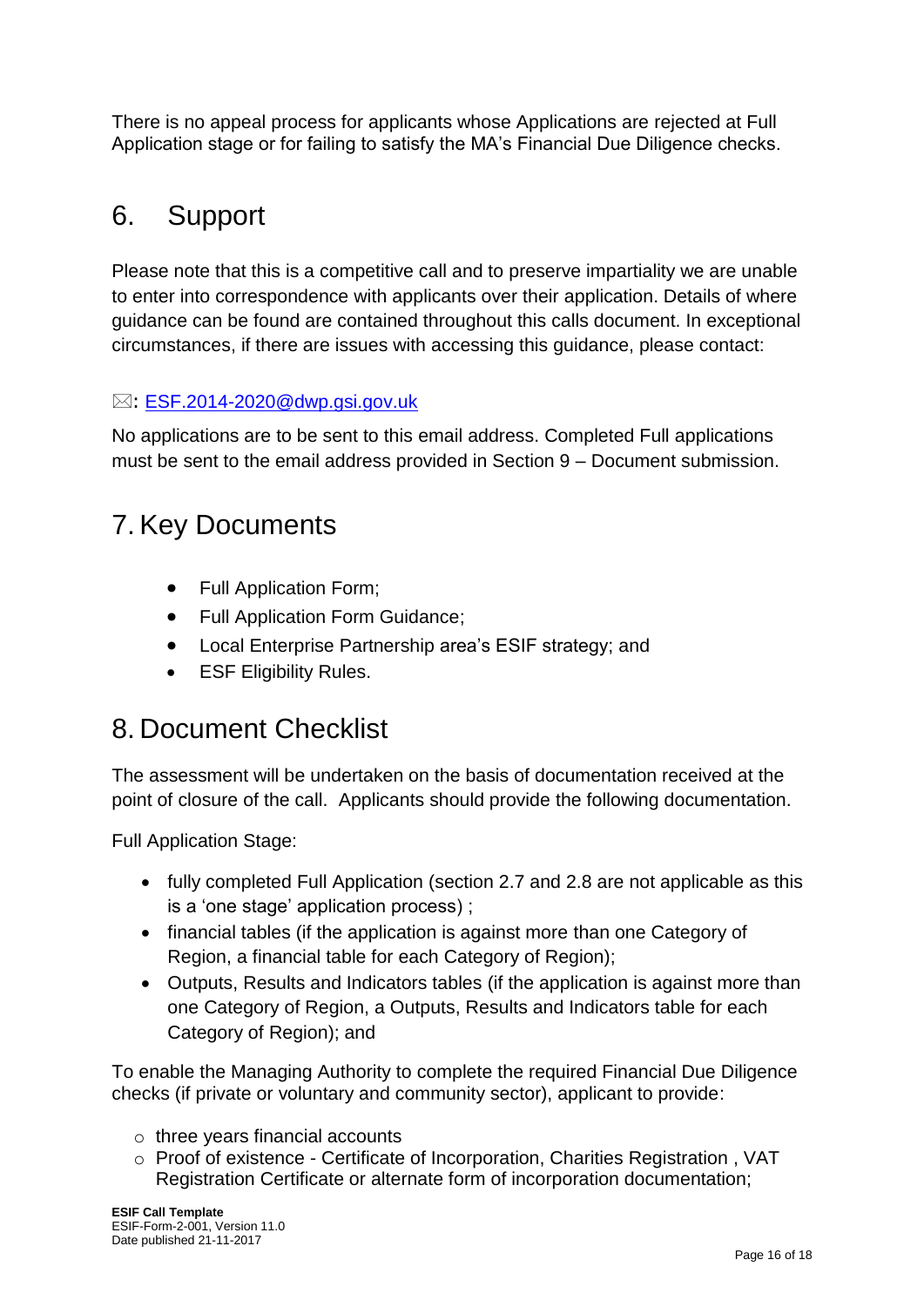- o Proof of trading Financial Accounts/Statements for the most recent two years of trading including, as a minimum, Profit and Loss Account and Balance Sheets;
- o Completed Financial Viability and Risk Assessment Applicant Template (for applications requesting annualised funding of greater than £1m)

Failure to provide the above documentation could result in the application being rejected.

## 9. Document Submission

Completed Full Applications must be submitted to

 $\boxtimes: 2014$ -2020.esfapplications@dwp.gsi.gov.uk

### 10. Timescales

| Launch of Call advertised on gov.uk.        | 21 November 2017 |  |
|---------------------------------------------|------------------|--|
| Deadline for submission of Full Application | 16 February 2018 |  |

Full Application forms not received by the deadline will not be assessed. Full Applications which are not fully completed will be excluded.

For this call applications will normally be required to **commence delivery/activity within three months** of the award of contract.

Any changes related to the deadline for the submission of the Full Application form will be notified on the [European Growth Funding](https://www.gov.uk/european-growth-funding) website pages.

## 11. Appendix A – Common output indicators

#### **Appendix A - extract from Annex 1 of the ESF regulation**

Common output and result indicators for ESF investments

(1) Common output indicators for participants

"Participants" refers to persons benefiting directly from an ESF intervention who can be identified and asked for their characteristics, and for whom specific expenditure is earmarked. Other persons shall not be classified as participants. **All data shall be broken down by gender.**